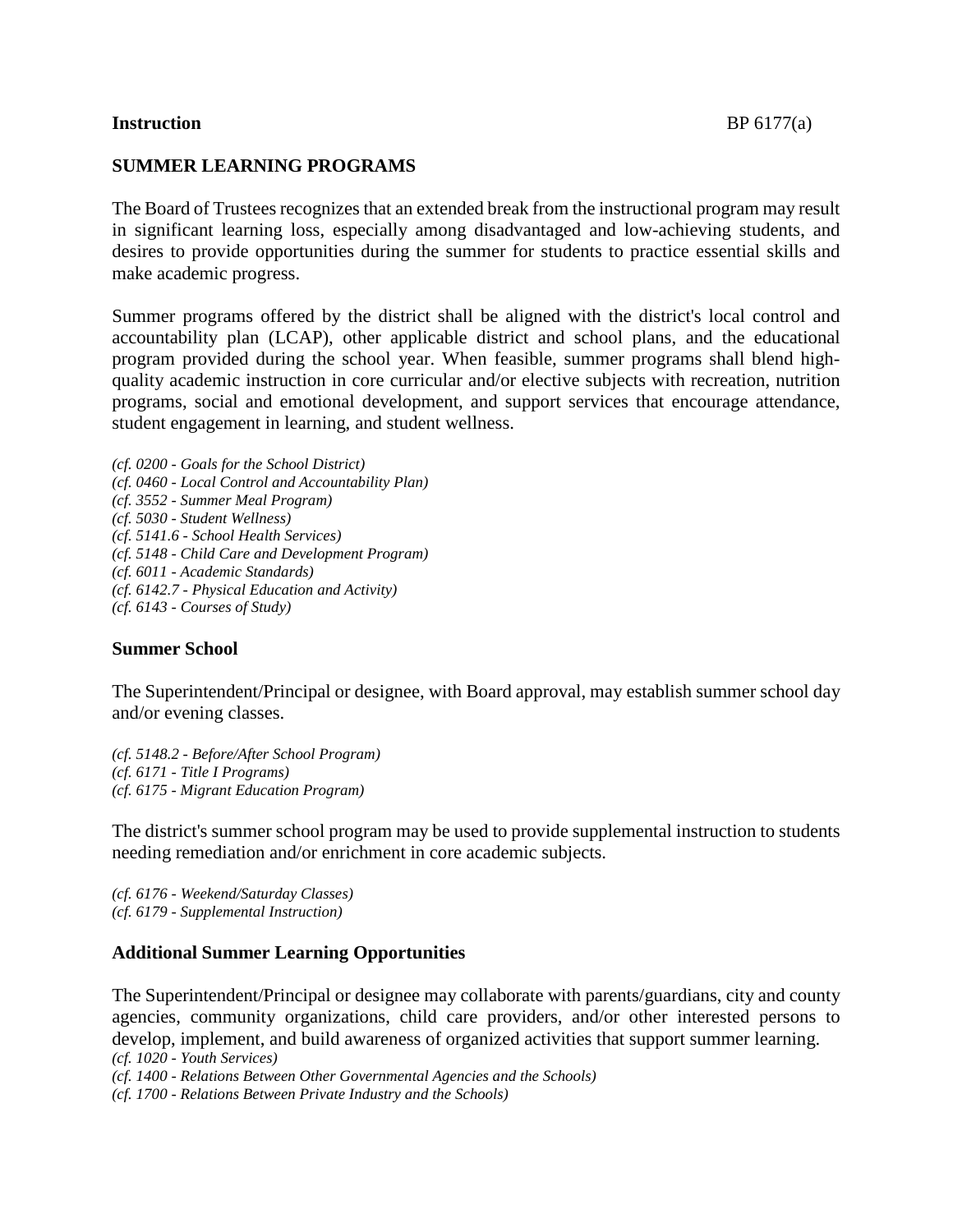# **SUMMER LEARNING PROGRAMS** (continued)

Strategies to support summer learning may include, but are not limited to:

- 1. Providing information to students and parents/guardians about summer reading programs scheduled to be conducted by public libraries or community organizations
- 2. Collaborating with the local parks and recreation agency and/or community organizations to provide day camps, sports programs, or other opportunities for physical education and activity

*(cf. 1330.1 - Joint Use Agreements)*

3. Collaborating with workforce development agencies, businesses, and community organizations to provide summer job training opportunities that include an academic component

*(cf. 3260 - Fees and Charges) (cf. 5113.2 - Work Permits) (cf. 6178.1 - Work-Based Learning)*

4. Encouraging reading in the home, such as providing lists of recommended reading to students and parents/guardians, establishing a target number of books or pages, and providing prizes for achievement of reading goals

*(cf. 6020 - Parent Involvement)*

- 5. Assigning summer vacation homework in core curricular subject(s) for extra credit
- 6. Conducting occasional, interactive "fun days" during the summer to provide activities related to art, music, science, technology, mathematics, environmental science, multicultural education, debate, or other subjects
- 7. Arranging opportunities for community service
- *(cf. 6142.4 - Service Learning/Community Service Classes)*

*Legal Reference: (see next page)*